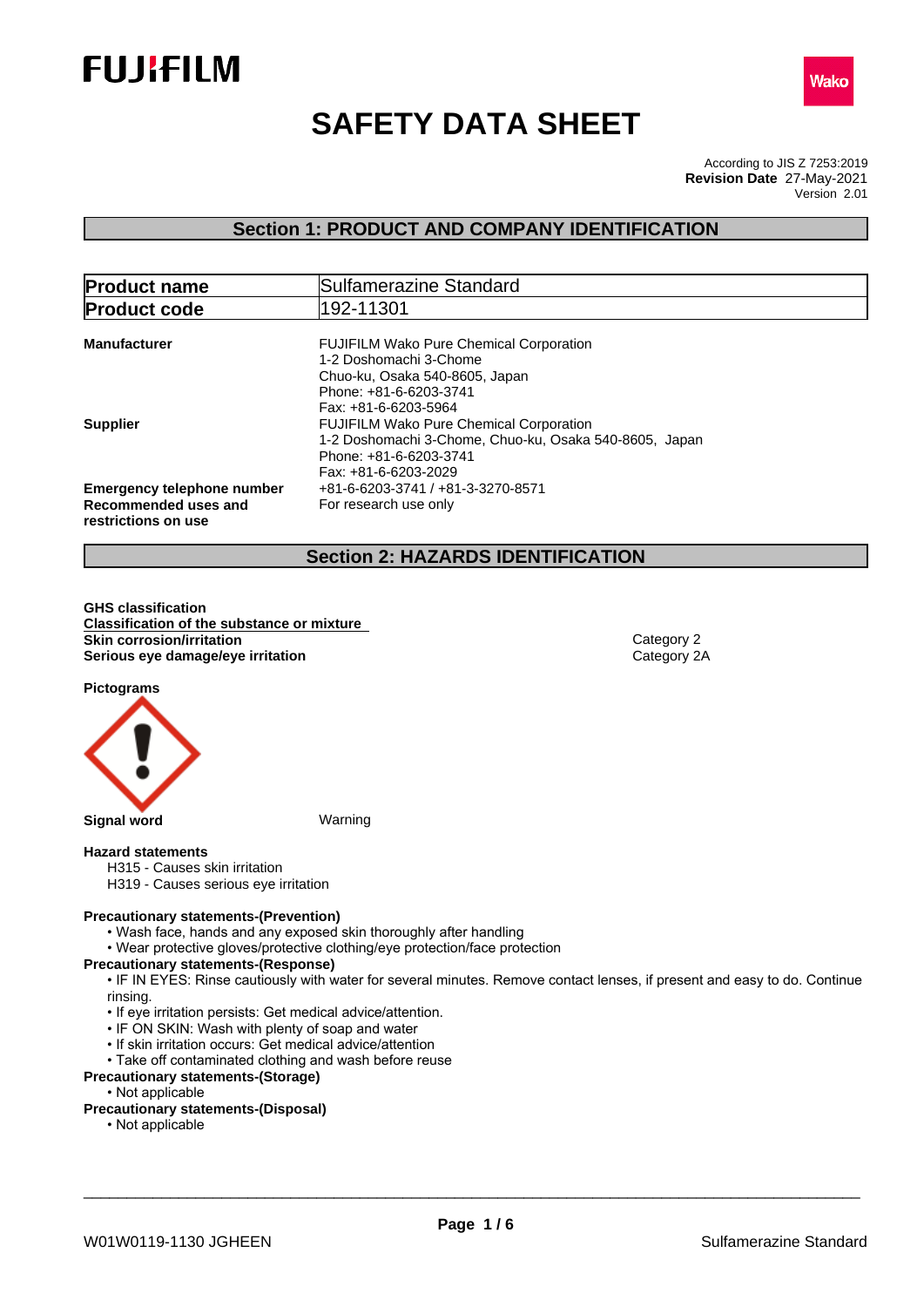**Others Other hazards** Not available

## **Section 3: COMPOSITION/INFORMATION ON INGREDIENTS**

**Single Substance or Mixture** Substance

**Formula** C11H12N4O2S

| <b>Chemical Name</b> | <br>Weight-% | Molecular weight | <b>ENCS</b>                | <b>ISHL</b><br>NO. | <b>RN</b><br>CAS         |
|----------------------|--------------|------------------|----------------------------|--------------------|--------------------------|
| Sultamerazine        | 99.0         | 00100<br>264.30  | $\sim$<br>--<br>◡-<br>- 72 |                    | $\sim$<br>$\overline{z}$ |

**Impurities and/or Additives:** Not applicable

## **Section 4: FIRST AID MEASURES**

#### **Inhalation**

Remove to fresh air. If symptoms persist, call a physician.

**Skin contact**

Wash off immediately with soap and plenty of water. If symptoms persist, call a physician.

#### **Eye contact**

IF IN EYES: Rinse cautiously with water for several minutes. Remove contact lenses, if present and easy to do. Continue rinsing. Immediate medical attention is required.

## **Ingestion**

Rinse mouth. Never give anything by mouth to an unconscious person. Call a physician or poison control center immediately. Do not induce vomiting without medical advice.

#### **Protection of first-aiders**

Use personal protective equipment as required.

## **Section 5: FIRE FIGHTING MEASURES**

#### **Suitable extinguishing media**

Water spray (fog), Carbon dioxide (CO2), Foam, Extinguishing powder, Sand

**Unsuitable extinguishing media**

### No information available

#### **Specific hazards arising from the chemical product**

Thermal decomposition can lead to release of irritating and toxic gases and vapors.

#### **Special extinguishing method**

No information available

## **Special protective actions for**

## **fire-fighters**

Use personal protective equipment as required.Firefighters should wear self-contained breathing apparatus and full firefighting turnout gear.

## **Section 6: ACCIDENTAL RELEASE MEASURES**

## **Personal precautions, protective equipment and emergency procedures**

For indoor, provide adequate ventilation process until the end of working. Deny unnecessary entry other than the people involved by, for example, using a rope. While working, wear appropriate protective equipments to avoid adhering it on skin, or inhaling the gas. Work from windward, and retract the people downwind.

#### **Environmental precautions**

To be careful not discharged to the environment without being properly handled waste water contaminated.

## **Methods and materials for contaminent and methods and materials for cleaning up**

Sweep up and gather scattered particles, and collect it in an empty airtight container.

## **Recoverly, neutralization**

No information available

## **Secondary disaster prevention measures**

Clean contaminated objects and areas thoroughly observing environmental regulations.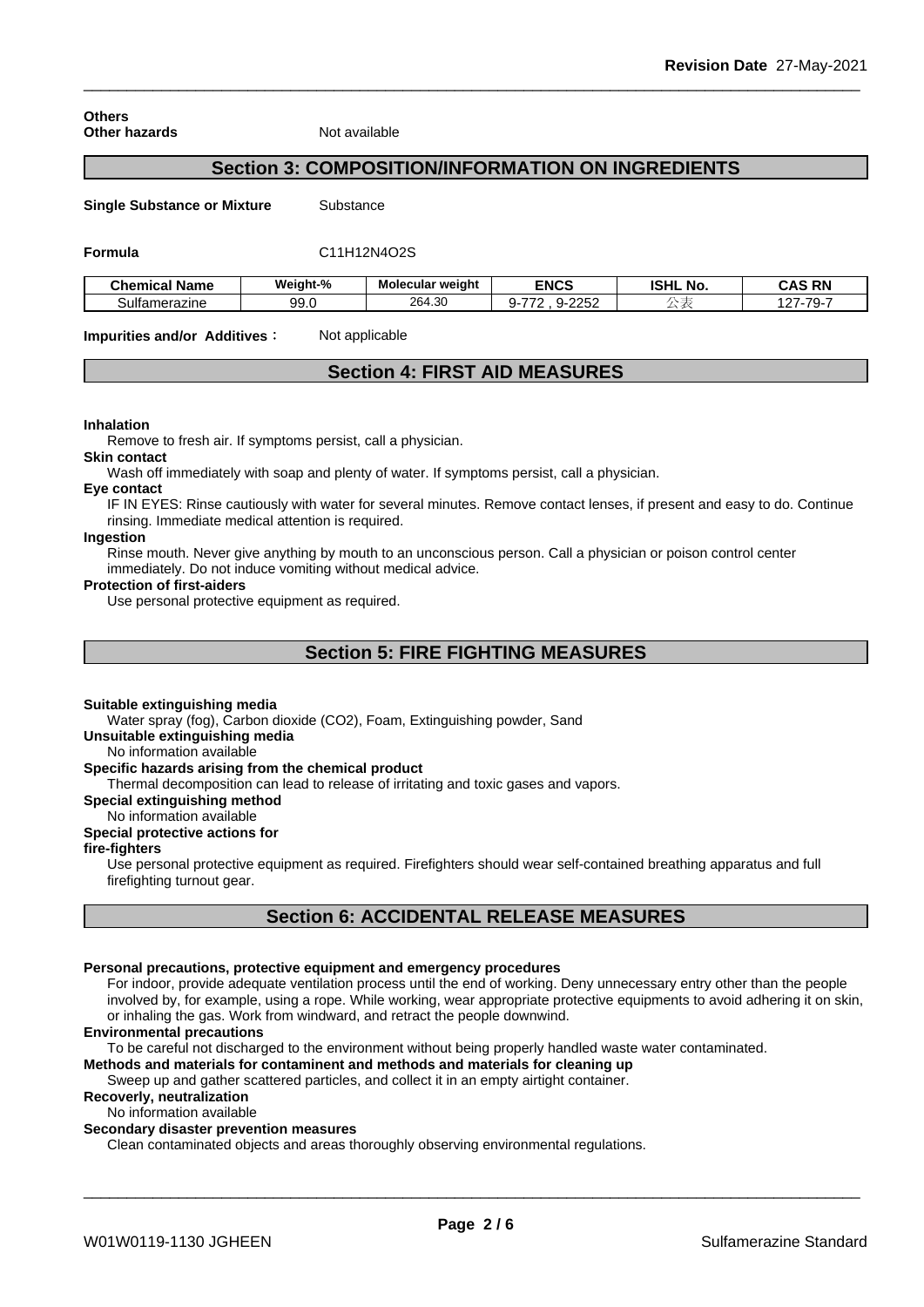## **Section 7: HANDLING AND STORAGE**

## **Handling**

#### **Technical measures**

Avoid contact with strong oxidizing agents. Use with local exhaust ventilation.

### **Precautions**

Do not rough handling containers, such as upsetting, falling, giving a shock, and dragging. Prevent leakage, overflow, and scattering. Not to generate steam and dust in vain. Seal the container after use. After handling, wash hands and face, and then gargle. In places other than those specified, should not be smoking or eating and drinking. Should not be brought contaminated protective equipment and gloves to rest stops. Deny unnecessary entry of non-emergency personnel to the handling area.

#### **Safety handling precautions**

Avoid contact with skin, eyes or clothing. Use personal protective equipment as required.

### **Storage**

| Safe storage conditions   |             |
|---------------------------|-------------|
| <b>Storage conditions</b> | Keep conta  |
| Safe packaging material   | Glass       |
| Incompatible substances   | Strong oxid |

Keep container protect from light tightly closed. Store in a cool (2-10 °C) place. **Safe packaging material** Glass **Strong oxidizing agents** 

## **Section 8: EXPOSURE CONTROLS/PERSONAL PROTECTION**

#### **Engineering controls**

In case of indoor workplace, seal the source or use a local exhaust system. Provide the safety shower facility, and handand eye-wash facility. And display their position clearly.

**Exposure limits** This product, as supplied, does not contain any hazardous materials with occupational exposure limits established by the region specific regulatory bodies.

#### **Personal protective equipment**

**Respiratory protection** Dust mask **Hand protection**<br> **Eye protection**<br> **Eye protection**<br> **Exercise Protective eveglas** Skin and body protection **General hygiene considerations**

protective eyeglasses or chemical safety goggles<br>Long-sleeved work clothes

Handle in accordance with good industrial hygiene and safety practice.

## **Section 9: PHYSICAL AND CHEMICAL PROPERTIES**

| Form                                                   |                                                           |
|--------------------------------------------------------|-----------------------------------------------------------|
| Color                                                  | white                                                     |
| Appearance                                             | crystalline powder - powder                               |
| Odor                                                   | No data available                                         |
| Melting point/freezing point                           | $234 - 238$ °C                                            |
| Boiling point, initial boiling point and boiling range | No data available                                         |
| <b>Flammability</b>                                    | No data available                                         |
| <b>Evaporation rate:</b>                               | No data available                                         |
| Flammability (solid, gas):                             | No data available                                         |
| Upper/lower flammability or                            |                                                           |
| explosive limits                                       |                                                           |
| Upper:                                                 | No data available                                         |
| Lower:                                                 | No data available                                         |
| <b>Flash point</b>                                     | No data available                                         |
| Auto-ignition temperature:                             | No data available                                         |
| Decomposition temperature:                             | No data available                                         |
| рH                                                     | No data available                                         |
| Viscosity (coefficient of viscosity)                   | No data available                                         |
| <b>Dynamic viscosity</b>                               | No data available                                         |
| <b>Solubilities</b>                                    | sodium hydroxide (aq.): soluble water: sparingly soluble. |
| n-Octanol/water partition coefficient: (log Pow)       | No data available                                         |
|                                                        |                                                           |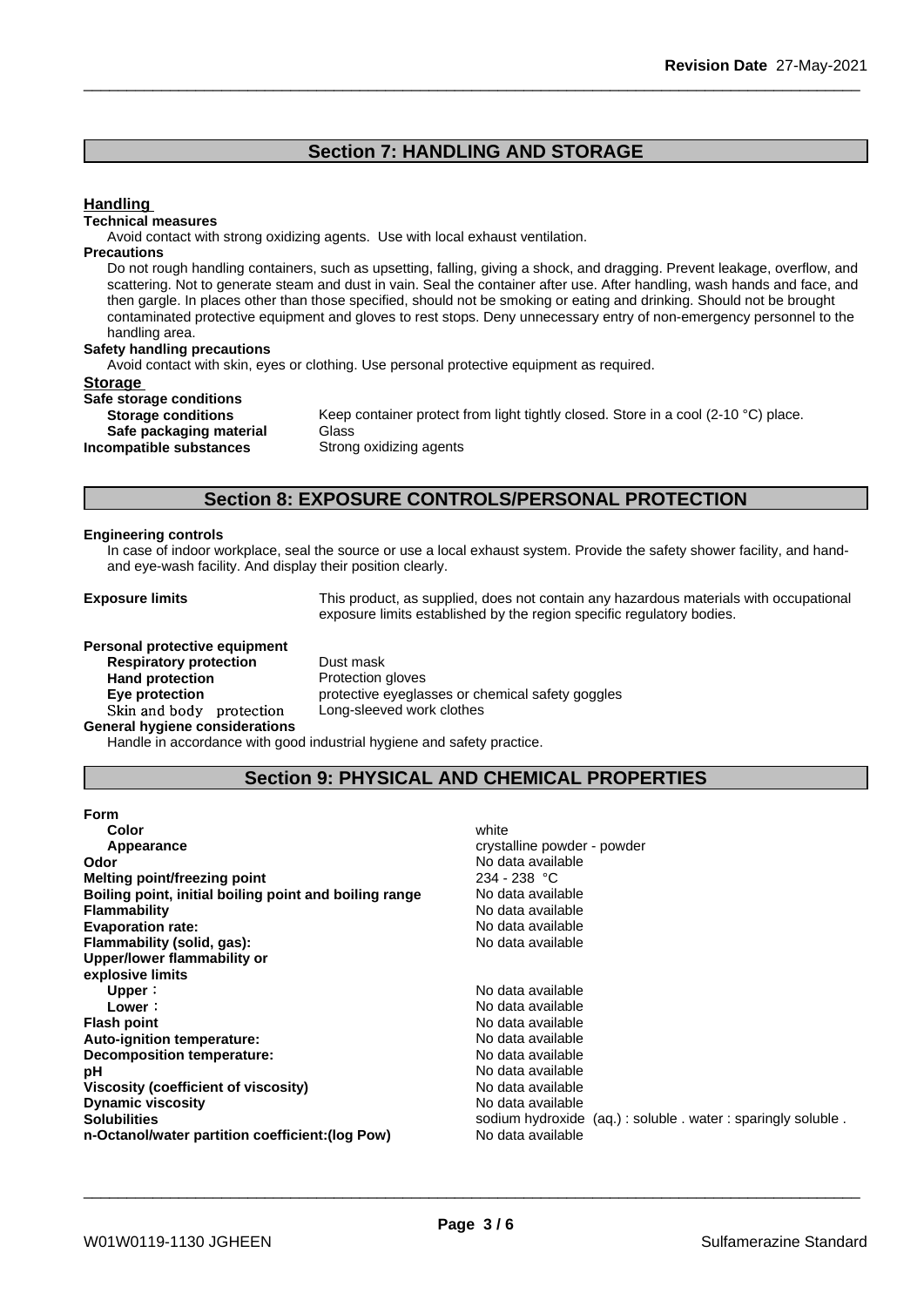**Vapour pressure**<br> **Specific Gravity / Relative density**<br>
Specific Gravity / Relative density<br>  $\frac{1}{2}$  Mo data available **Specific Gravity / Relative density Vapour density Particle characteristics** No data available

**No data available** 

## **Section 10: STABILITY AND REACTIVITY**

**Stability**

**Reactivity** No data available **Chemical stability** May be altered by light. **Hazardous reactions** None under normal processing **Conditions to avoid** Extremes of temperature and direct sunlight **Incompatible materials** Strong oxidizing agents **Hazardous decomposition products** Carbon monooxide (CO), Carbon dioxide (CO2), Nitrogen oxides (NOx), Sulfur oxides (SOx)

**Section 11: TOXICOLOGICAL INFORMATION**

| <b>Acute toxicity</b> |                |                    |                             |
|-----------------------|----------------|--------------------|-----------------------------|
| <b>Chemical Name</b>  | Oral LD50      | <b>Dermal LD50</b> | <b>LC50</b><br>Inhalation I |
| Sultamerazine         | 25qm/kg(Mouse) | N/A                | N/A                         |

**Skin irritation/corrosion** No data available **Serious eye damage/ irritation** No data available **Respiratory or skin sensitization** No data available **Reproductive cell mutagenicity** No data available **Carcinogenicity** No data available

**Reproductive toxicity** No data available **STOT-single exposure** No data available

| <b>Skin irritation/corrosion</b><br>Serious eye damage/ irritation<br>Respiratory or skin sensitization<br>Reproductive cell mutagenicity<br>Carcinogenicity |  |
|--------------------------------------------------------------------------------------------------------------------------------------------------------------|--|
| <b>Reproductive toxicity</b><br><b>STOT-single exposure</b>                                                                                                  |  |

**STOT-repeated exposure**<br> **Aspiration hazard**<br> **Aspiration hazard**<br> **Aspiration hazard Aspiration hazard** 

| <b>Section 12: ECOLOGICAL INFORMATION</b> |  |
|-------------------------------------------|--|

| <b>Ecotoxicity</b>                                                                                                        | No information available                                                                                     |
|---------------------------------------------------------------------------------------------------------------------------|--------------------------------------------------------------------------------------------------------------|
| Other data                                                                                                                | No data available                                                                                            |
| Persistence and degradability<br><b>Bioaccumulative potential</b><br><b>Mobility in soil</b><br>Hazard to the ozone layer | No information available<br>No information available<br>No information available<br>No information available |

## **Section 13: DISPOSAL CONSIDERATIONS**

**Waste from residues**

Disposal should be in accordance with applicable regional, national and local laws and regulations. **Contaminated container and contaminated packaging**

Disposal should be in accordance with applicable regional, national and local laws and regulations.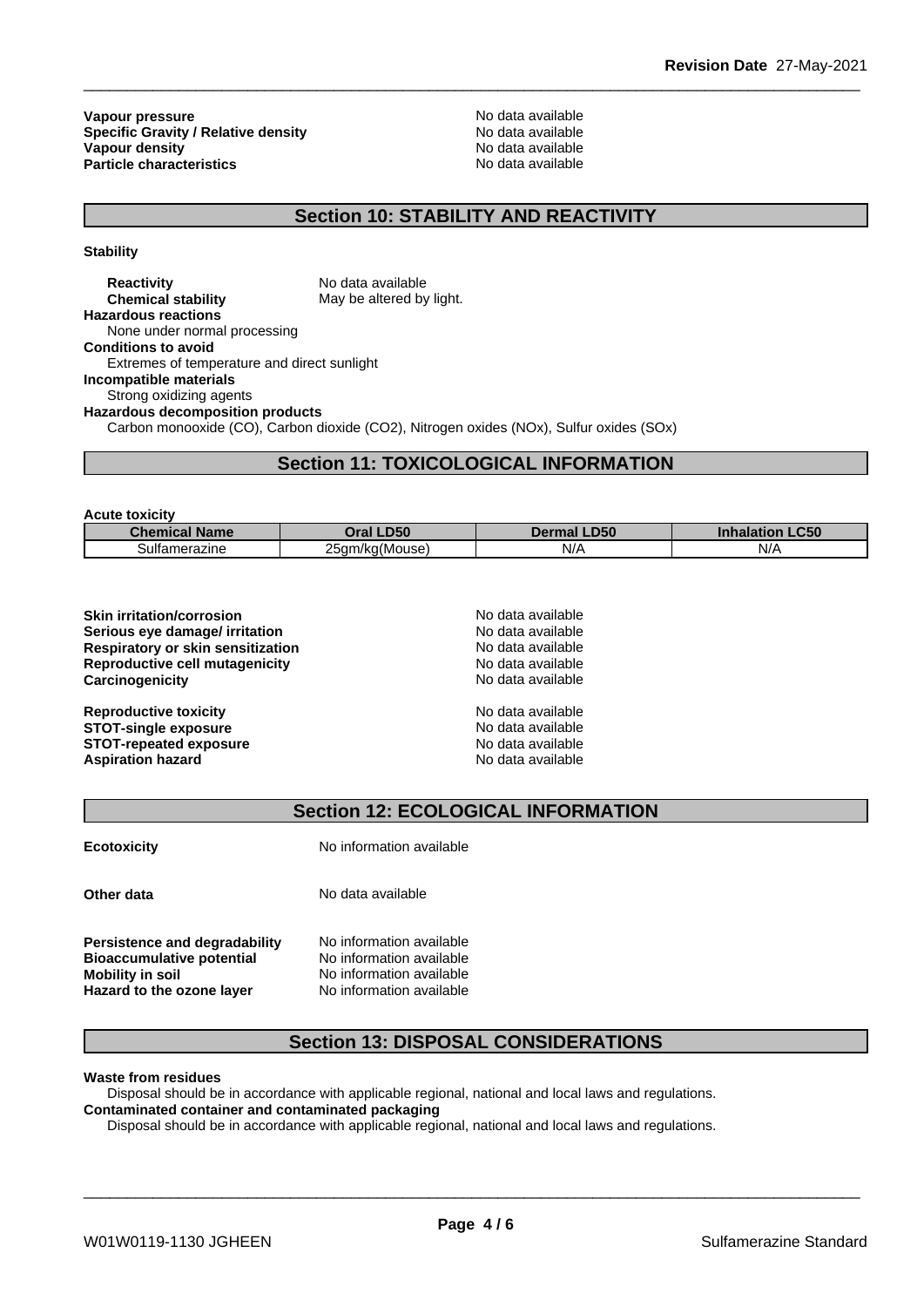## **Section 14: TRANSPORT INFORMATION**

| <b>ADR/RID</b><br><b>UN number</b><br>Proper shipping name:<br><b>UN classfication</b><br><b>Subsidiary hazard class</b><br><b>Packing group</b>                            | Not regulated  |
|-----------------------------------------------------------------------------------------------------------------------------------------------------------------------------|----------------|
| <b>Marine pollutant</b>                                                                                                                                                     | Not applicable |
| <b>IMDG</b><br>UN number<br>Proper shipping name:<br><b>UN classfication</b>                                                                                                | Not regulated  |
| <b>Subsidiary hazard class</b><br>Packing group<br><b>Marine pollutant (Sea)</b><br>Transport in bulk according to No information available<br>Annex II of MARPOL 73/78 and | Not applicable |
| the IBC Code<br><b>IATA</b><br><b>UN number</b><br>Proper shipping name:                                                                                                    | Not regulated  |
| <b>UN classfication</b><br><b>Subsidiary hazard class</b><br>Packing group<br><b>Environmentally Hazardous</b><br><b>Substance</b>                                          | Not applicable |

**Section 15: REGULATORY INFORMATION**

#### **International Inventories EINECS/ELINCS** Listed **TSCA** Listed **Japanese regulations Fire Service Act** Not applicable **Poisonous and Deleterious Substances Control Law** Not applicable **Industrial Safety and Health Act**Not applicable **Regulations for the carriage and storage of dangerous goods in ship<br>Civil Aeronautics Law** Mot applicable Not applicable **Civil Aeronautics Law Pollutant Release and Transfer** Not applicable **Register Law Export Trade Control Order** Not applicable

## **Section 16: OTHER INFORMATION**

| Key literature references and<br>sources for data etc. | NITE: National Institute of Technology and Evaluation (JAPAN)<br>http://www.safe.nite.go.jp/japan/db.html<br><b>IATA dangerous Goods Regulations</b><br>RTECS: Registry of Toxic Effects of Chemical Substances<br>Japan Industrial Safety and Health Association GHS Model SDS<br>Dictionary of Synthetic Oraganic Chemistry, SSOCJ, Koudansha Scientific Co.Ltd.<br>Chemical Dictionary, Kyouritsu Publishing Co., Ltd. |  |
|--------------------------------------------------------|---------------------------------------------------------------------------------------------------------------------------------------------------------------------------------------------------------------------------------------------------------------------------------------------------------------------------------------------------------------------------------------------------------------------------|--|
|                                                        | etc                                                                                                                                                                                                                                                                                                                                                                                                                       |  |

#### **Disclaimer**

This SDS is according to JIS Z 7253: 2019. The information provided in this Safety Data Sheet is correct to the best of our knowledge, information and belief at the date of its publication. The information given is designed only as a guidance for safe